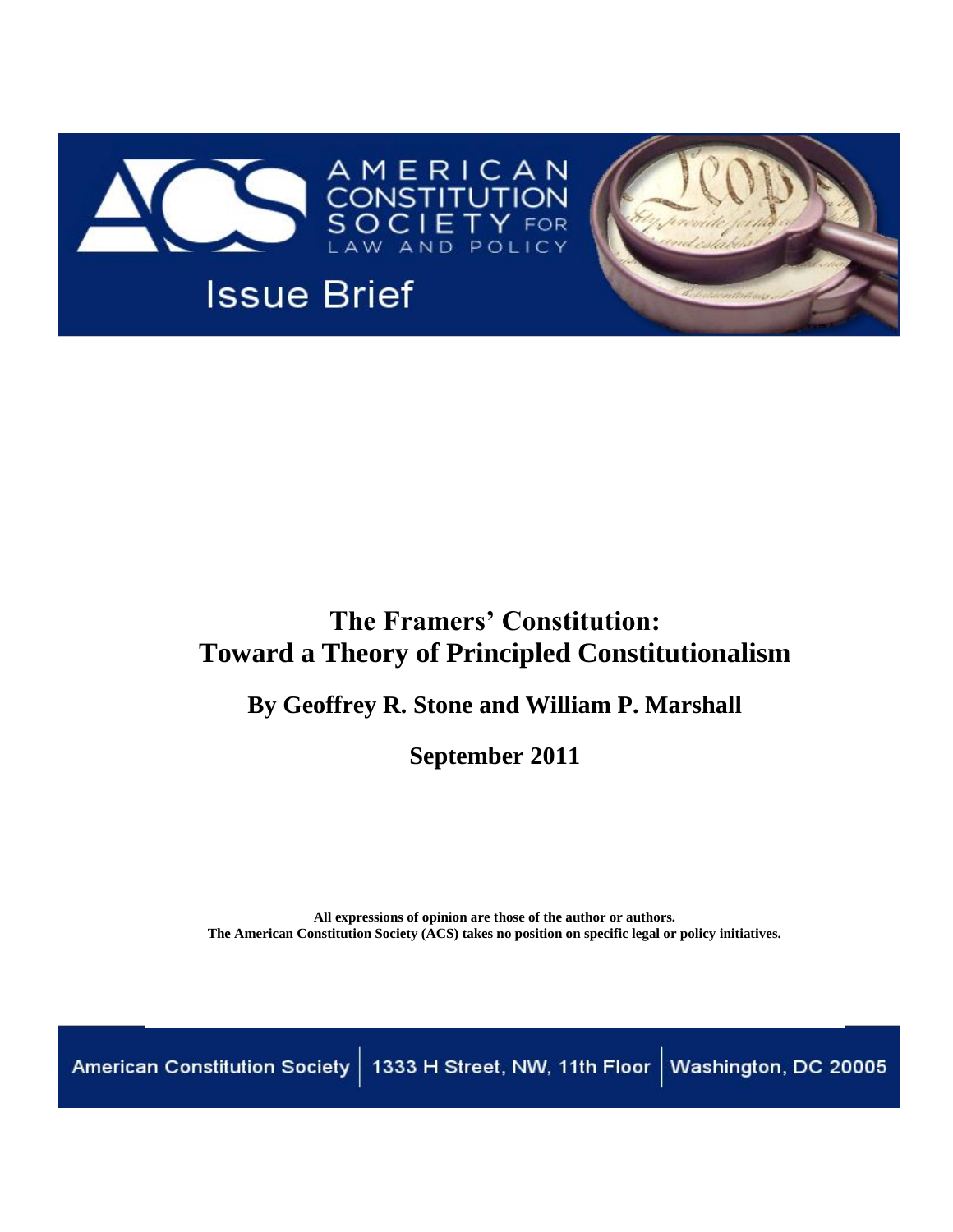### **The Framers' Constitution: Toward a Theory of Principled Constitutionalism**

## **Geoffrey R. Stone\* & William P. Marshall\*\***

For the past forty years, political conservatives have effectively framed the national debate over constitutional interpretation. According to the conservatives' narrative, their approach to constitutional interpretation adheres to the true meaning of the Constitution and to the Rule of Law, whereas "liberal" jurisprudence is concerned only with achieving specific desired outcomes, without regard to the text, history or meaning of the Constitution. The gains that conservatives have achieved by characterizing the debate in this manner cannot be overstated. Because the public has generally accepted the conservative account, Republican presidents have been much more aggressive than their Democratic counterparts in appointing judges with strongly ideological inclinations, and constitutional doctrine has veered sharply to the right as conservative jurists have become ever bolder in their pursuit of politically conservative results. Meanwhile, at the grassroots level, a new strain of conservative constitutionalism has recently emerged that insists that even such traditional legislative measures as civil rights laws and social welfare programs are unconstitutional, reflecting an even more aggressive conception of conservative judicial ideology.

The conservative constitutional narrative is deeply unprincipled and patently wrong, both in its defense of conservative judicial ideology and in its attack on what conservatives deride as a result-oriented "liberal" jurisprudence. In fact, most of the decisions the conservatives deride are premised on sound principles of constitutional interpretation and on the Framers' own understanding of our Constitution and of the essential role of courts in our constitutional system. But although progressives actually hold the high ground in this debate, we have generally failed in public discourse either to unmask the realities of conservative judicial methodology or to explain the logic, legitimacy and coherence of our understanding of constitutional interpretation. Unless we take up this challenge, we will continue to lose in the courts, in nomination battles, in the legislatures, and at the polls.

In this issue brief, we set the record straight about conservative constitutional jurisprudence and set forth a principled approach to constitutional interpretation that reflects the fundamental values and aspirations of those who framed the American Constitution over the course of more than two centuries and strikes the proper balance between judicial restraint and judicial activism by focusing on the circumstances in which judicial review is necessary to preserve our constitutional liberties and limitations.

I. The Framers' Vision

 $\overline{a}$ 

The Framers of the American Constitution were visionaries. They designed our Constitution to endure. They sought not only to address the specific challenges facing the nation

**<sup>\*</sup>** Edward H. Levi Distinguished Service Professor of Law, The University of Chicago, and Chair of the Board of the American Constitution Society.

**<sup>\*\*</sup>** William Rand Kenan, Jr. Distinguished Professor of Law, University of North Carolina, and former member of the Board of the American Constitution Society.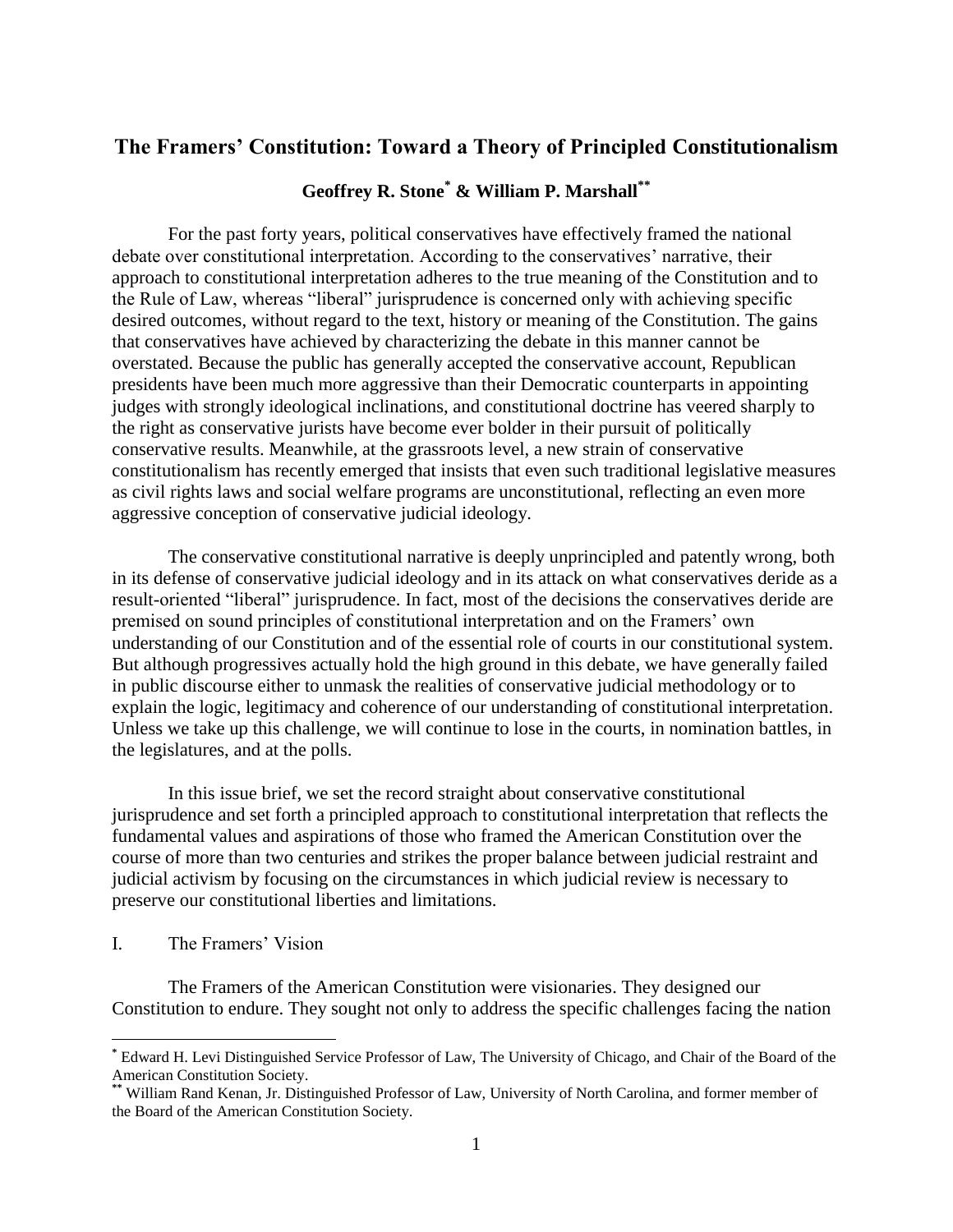during their lifetimes, but to establish the foundational principles that would sustain and guide the nation into an always uncertain future.

The text of the Constitution reflects this vision. It defines our most fundamental freedoms in general terms: "freedom of speech," "due process of law," "free exercise of religion," "equal protection of the laws," "privileges and immunities of citizenship," "cruel and unusual punishment." The Constitution sets forth governmental powers in similarly general terms: Congress may regulate "commerce among the several states" and may enforce the Fourteenth Amendment "by appropriate legislation," the president will "take care that the laws be faithfully executed," the courts are authorized to decide "cases" and "controversies."

These phrases are not self-defining. The Framers understood that they were entrusting to future generations the responsibility to draw upon their intelligence, judgment, and experience to give concrete meaning to these broad principles over time. As Chief Justice John Marshall observed almost two centuries ago, "we must never forget it is a Constitution we are expounding…intended to endure for ages to come, and consequently to be adapted to the various crises of human affairs."

This understanding reflects an approach that is true to what we might call "The Framers' Constitution." It recognizes that the Constitution sets forth broad principles and that a central challenge of constitutional interpretation is to define and then give life and substance to those principles in an ever-changing society. The principles enshrined in the Constitution do not change over time. But the application of those principles must evolve as society changes and as experience informs our understanding.

American constitutional law has long followed the path set by Chief Justice Marshall. As technological means of surveillance became more sophisticated, for example, the meaning of "search" in the Fourth Amendment came to include invasions of privacy that do not involve a physical trespass. The provision granting Congress the power to maintain the nation's "land and naval Forces" was eventually seen as authorizing an air force. The guarantee of "equal protection of the laws" in the Fourteenth Amendment was understood in later decades as prohibiting discrimination not only against African-Americans but against women and gays and lesbians as well. "Commerce among the several states" came to be seen differently as the nation's economy became more complex and integrated across state lines, and the concept of "liberty" came to encompass not only freedom from physical restraint, but also freedom from undue government intrusion into such fundamental personal decisions as whether to bear or beget a child or how to raise and educate one's children.

#### II. A Principled Approach to Constitutional Interpretation

But how should we give concrete meaning to the open-textured provisions of the Constitution? On the one hand, judges must have sufficient interpretative authority to ensure that constitutional rights and limitation endure over time. On the other hand, judges must not have such broad interpretative discretion that they can freely substitute their own personal, political, religious, social, and economics values for those of the People. The best solution, which is grounded in the vision of the Framers across the centuries, has a long and honorable tradition in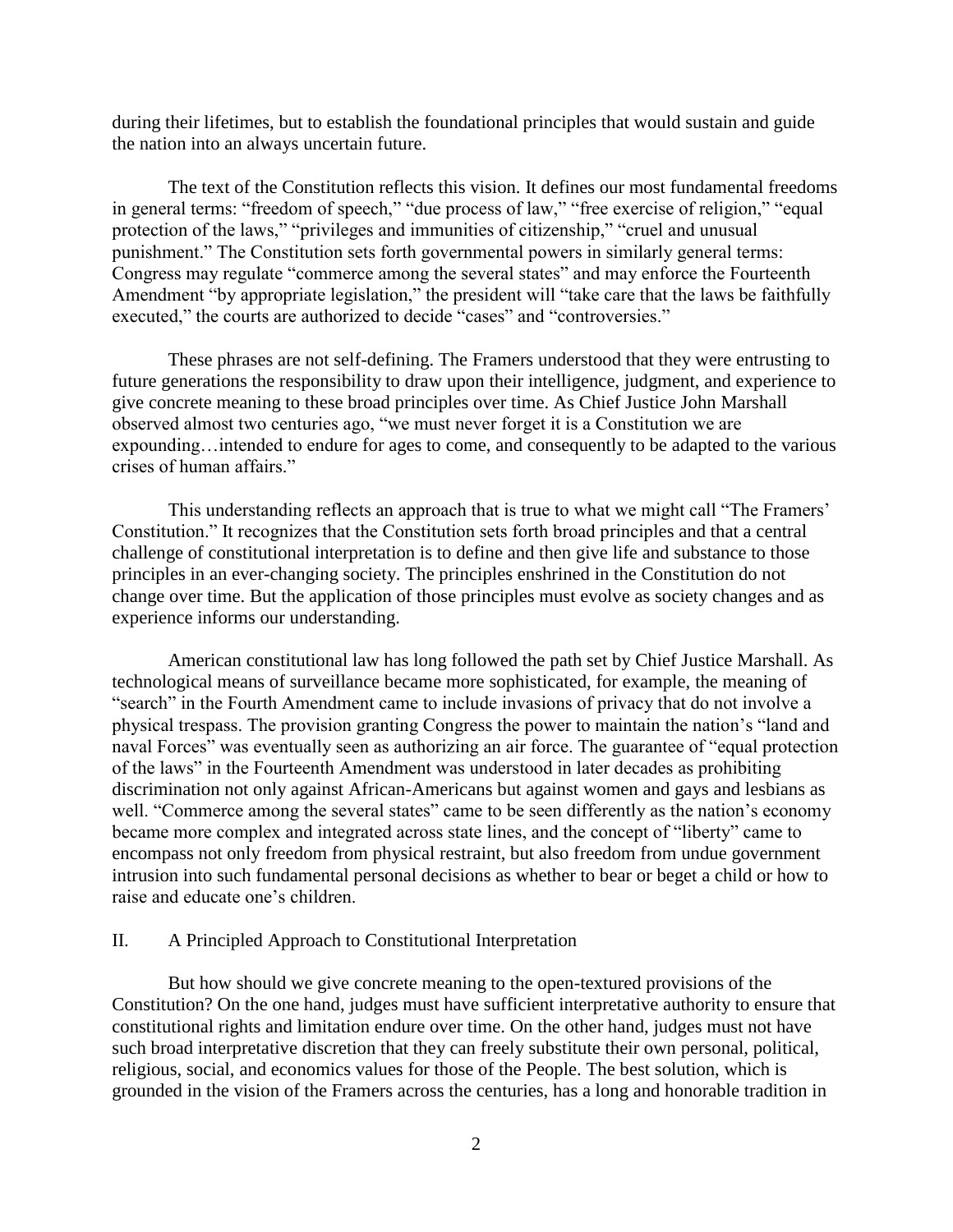American constitutional law. It has two essential elements. First, at the very core of The Framers' Constitution is the recognition that, in a self-governing society, courts must generally defer to the preferences of the majority. Although courts may always review governmental action to guard against arbitrariness or unreasonableness, the starting point must be a presumption of judicial restraint. This is an essential tenet of any theory of principled constitutionalism.

Second, respect for The Framers' Constitution requires us to recognize that although the Framers thought majority rule to be the best system of government, they knew it to be imperfect. They understood that political majorities may be tempted to enact laws that entrench their own authority; that driven by fear, self-interest or short-sightedness, majorities may sometimes too quickly cast aside fundamental freedoms and critical structural limitations; and that prejudice, hostility, and intolerance may at times lead governing majorities to give short shrift to the legitimate needs and interests of political, religious, racial, and other minorities.

The Framers intended courts to play a central role in addressing these concerns. When proponents of the original Constitution argued in 1790 that a bill of rights would be pointless because political majorities would run roughshod over its guarantees, Thomas Jefferson responded that this argument ignored "the legal check" that could be exercised by the judiciary. When James Madison faced similar concerns when he introduced the Bill of Rights in the first Congress, he maintained that "independent tribunals of justice will consider themselves . . . the guardians of those rights [and] will be naturally led to resist every encroachment" upon them. And in *Federalist 78*, Alexander Hamilton stated that constitutional protections and limitations could "be preserved in practice no other way than through the medium of courts of justice," which must "guard the constitution and the rights of individuals from the effects of those ill humours which...sometimes disseminate among the people."

This understanding of The Framers' Constitution found expression in the modern era in a series of Supreme Court opinions in the 1930s and 1940s. For example, in the Court's famous footnote 4 in *Carolene Products,* decided more than seventy years ago, the Court suggested that there are some circumstances in which there may be "narrower scope" for the usual "presumption of constitutionality." Specifically, the Court noted that "more exacting judicial scrutiny" may be appropriate when legislation "restricts those political processes which can ordinarily be expected to bring about repeal of undesirable legislation" and when laws disadvantage groups like "religious or racial minorities," because "prejudice" against such groups "tends seriously to curtail the operation of those political processes ordinarily to be relied upon to protect" us against injustice. Put simply, the Court recognized in *Carolene Products* that courts should not be so quick to defer to the outcomes of the political process when there is good reason to believe that that process itself may have been tainted.

Following this approach, the Supreme Court has properly departed from the presumption of judicial restraint when governing majorities disadvantage historically vulnerable groups (such as African Americans, ethnic minorities, political dissidents, religious dissenters, women, and persons accused of crime); when they use their authority to stifle critics, entrench their own political power, or undermine the constitutional structure of checks and balances; and when majorities act in moments of high crisis. In such circumstances, it is necessary and proper for courts—Madison's "independent tribunals of justice"—to exercise a "more exacting judicial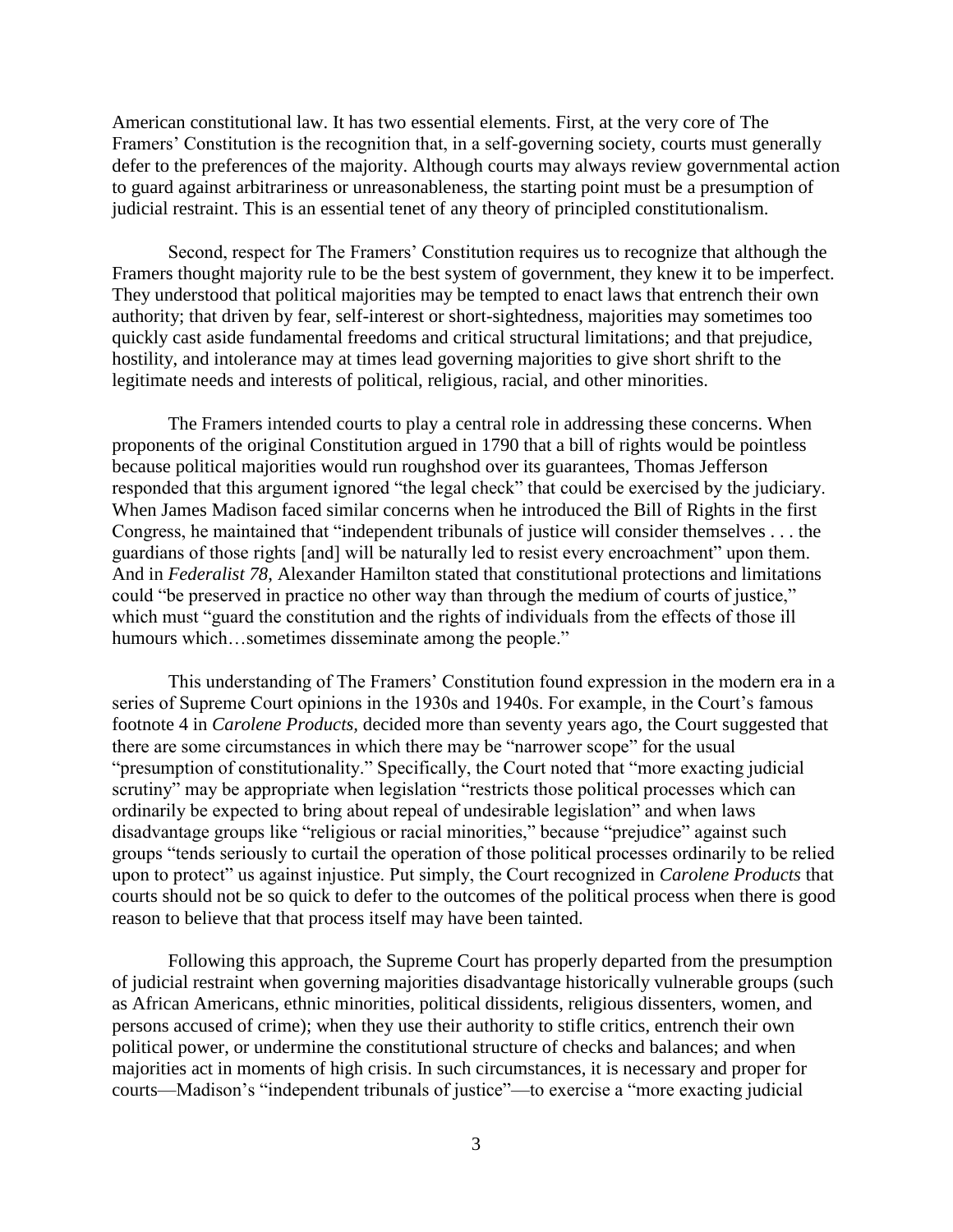scrutiny" in order to protect our most fundamental freedoms and guard against those malfunctions of majority governance that most concerned the Framers. This, too, is an essential tenet of principled constitutionalism.

Invoking this understanding of judicial responsibility, the Supreme Court has issued a series of landmark decisions that faithfully interpret and apply The Framers' Constitution. These decisions ended *de jure* racial segregation, recognized the principle of "one person, one vote," forbade government suppression of political dissenters, established an effective right to counsel for persons accused of crime, struck down government discrimination against women, limited the authority of government to interfere with women's reproductive choices, and upheld the right of "enemy combatants" to due process of law, to cite just a very few examples. These decisions animate the most fundamental aspirations of our Constitution in circumstances in which judicial intervention is both proper and *necessary*.

#### III. The Myths of Conservative Jurisprudence

For the past half-century, however, conservatives have argued that the Supreme Court went too far in the 1950s and '60s in its efforts to preserve the vitality of self-governance and protect the rights of those most in need of judicial attention. In the late 1960s, for example, conservatives like Richard Nixon and Strom Thurmond condemned what they derided as "judicial activism" and demanded the appointment of judges and justices committed to judicial restraint. But although judicial restraint in appropriate circumstances is essential to principled constitutionalism, its sweeping, reflexive invocation would abdicate a fundamental responsibility that the Framers themselves entrusted to the judiciary and would therefore undermine a critical element of the American constitutional system. It is no more appropriate for judges to refuse to enforce the Constitution against intolerant or overreaching majorities than it is for the president to refuse to defend the nation against enemy invasion.

Perhaps recognizing that a theory of unbounded judicial restraint is constitutionally irresponsible, political conservatives next came up with the modern theory of "originalism." First popularized by Robert Bork, Edwin Meese, and Antonin Scalia in the 1980s, their version of originalism presumes that courts should exercise judicial restraint unless the "original meaning" of the text clearly mandates an activist approach. Under this theory, for example, it is appropriate for courts to invoke the Equal Protection Clause to invalidate laws that deny African Americans the right to serve on juries, but not to invalidate laws that deny women that same right, because that was not the "original meaning" of the Equal Protection Clause.

Originalism, however, is fundamentally flawed. First, because those who enacted the broad foundational provisions of our Constitution often did not have any precise and agreedupon understanding of the specific meaning of "freedom of speech" or "due process of law" or "regulate Commerce…among the several States" or "privileges or immunities" or "equal protection of the laws," it is difficult if not impossible to know with any certainty what they did or did not think about concrete constitutional issues. As a consequence, judges purporting to engage in originalist analysis often project onto the Framers their own personal and political preferences. The result is an unprincipled and often patently disingenuous jurisprudence. There is no evidence, for example, for the claims advanced by originalists that the original meaning of the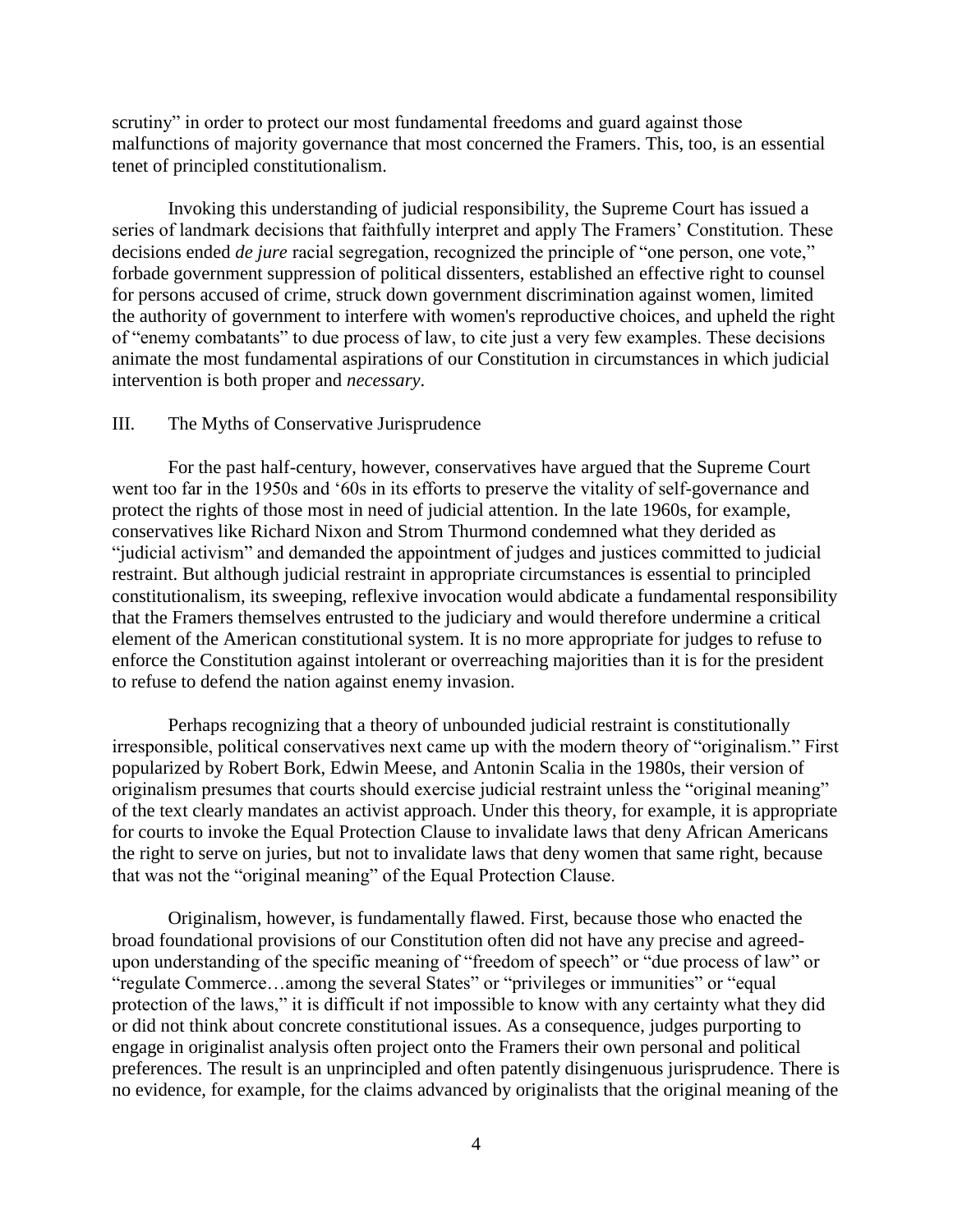Equal Protection Clause prohibited affirmative action or that the original meaning of the First Amendment guaranteed corporations a constitutional right to spend unlimited amounts of money to dominate the election of public officials. Both of these claims, however, are central to today's conservative constitutional agenda.

The second problem with originalism is even more disqualifying, for it reveals the theory to be internally incoherent. Originalism asserts that those who crafted and ratified our Constitution intended the meaning and effect of their handiwork to be limited to the specific understandings of their time. But this view erroneously attributes to the Framers a narrowmindedness and short-sightedness that belies their true spirit. As Justice Louis Brandeis observed more than 80 years ago, the Framers believed "courage to be the secret of liberty." They were not timid men. Moreover, originalism ignores that those who framed our Constitution were steeped in a common-law tradition that presumed that just as reason, observation, and experience permit us to gain greater insight over time into questions of biology, physics, economics, and human nature, so too would they enable us to learn more over time about the content and meaning of the principles they enshrined in our Constitution. Indeed, the notion that any particular moment's understanding of the meaning of the Constitution's provisions should be locked into place and taken as constitutionally definitive would have seemed completely wrongheaded to the Framers, who held a much bolder and more confident understanding of their own achievements and aspirations.

For these reasons, the conservative doctrine of "originalism" has been largely discredited as a serious method of constitutional interpretation. This is not to say, however, that the views of the Framers are irrelevant. To the contrary, their values, concerns and purposes, as reflected in the text of the Constitution, must inform and guide the process of constitutional interpretation, but in a principled and realistic manner. They must be considered as the Framers themselves understood them—as a set of general principles and aspirations, rather than as a collection of specific and short-sighted "rules." To be true to The Framers' Constitution, we must strive faithfully to implement the Framers' often far-sighted goals in an ever-changing society. That is central to any theory of principled constitutionalism.

Moreover, the values, concerns and purposes of the Framers must be understood in light of the inescapable reality that the American people have repeatedly amended the Constitution over the past two centuries to make it more inclusive and more progressive. By outlawing slavery in the  $13<sup>th</sup>$  Amendment, guaranteeing due process, equality, and privileges and immunities in the  $14<sup>th</sup>$  Amendment, and consistently expanding the franchise in the  $15<sup>th</sup>$ ,  $19<sup>th</sup>$ , 24<sup>th</sup>, and 26<sup>th</sup> Amendments, the people of the United States have themselves made clear time and again that our Constitution is a fundamentally progressive document. This history must guide judges and justices in their interpretation and implementation of the Constitution.

Instead, we have now entered a new and even more troubling phase of conservative constitutional jurisprudence. It is best characterized as "conservative activism." Justices who readily dismiss constitutional claims by women, political dissenters, and racial, ethnic, and religious minorities, but at the same time aggressively strike down affirmative action programs, restrictions on corporate political expenditures, gun control laws, regulations of commercial advertising, federal civil rights laws prohibiting age discrimination and domestic violence, and